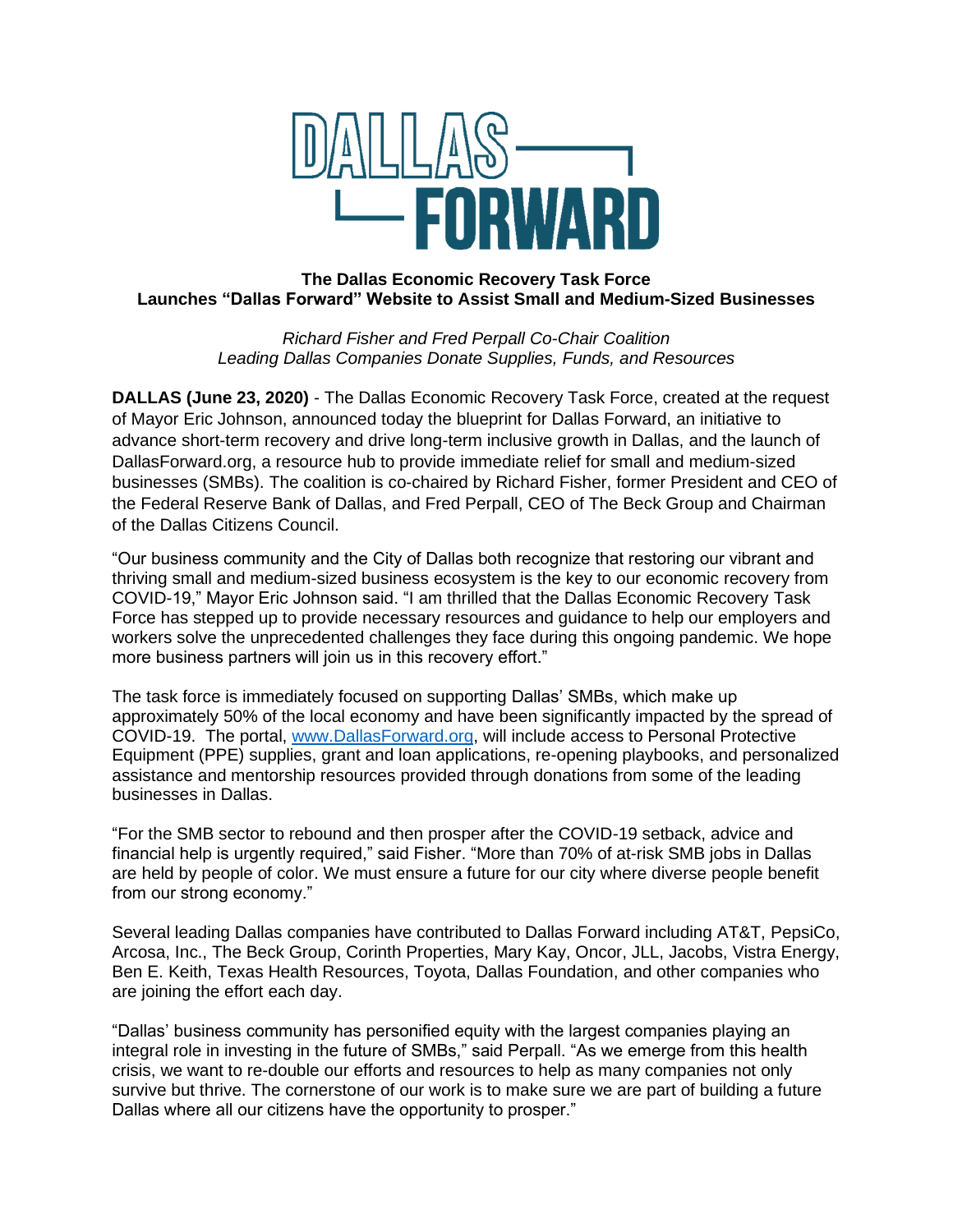As part of the initiative, Dallas Forward is building partnerships and championing existing resources within the community, including support of the Revive Dallas Small Business Relief Fund – a collaboration with The Dallas Entrepreneur Network (The DEC Network), Communities Foundation of Texas, and the LiftFund – and partnering with Dallas College and Dallas Builds, which recently launched to provide mentoring resources to small business leaders.

"Small and medium-sized businesses have been especially hit hard by this pandemic," said Antonio Carrillo, President and CEO of Arcosa, Inc., which donated PPE to Dallas Forward. "Dallas Forward provides much needed workplace resources and financial relief to the SMBs that substantially contribute to our local economy."

In addition to the immediate focus on SMBs, Dallas Forward aims to restore the public's confidence to re-engage in the economy. When immediate needs have been met, the coalition envisions a future return to growth for the region through infrastructure investments like shovelready projects and education to create jobs and attract businesses.

For more information about Dallas Forward or to request access to the SMB resource portal, please visit, [www.DallasForward.org.](file:///C:/Users/Sarah/AppData/Local/Microsoft/Windows/INetCache/Content.Outlook/9TP5UWGJ/www.DallasForward.org)

### *About Dallas Forward*

Dallas Forward is an initiative launched by the Dallas Economic Recovery Task Force – created at the request of Dallas Mayor Eric Johnson – following the COVID-19 outbreak and is cochaired by Richard Fisher and Fred Perpall. Dallas Forward assists small and medium-sized businesses who comprise approximately 50% of our local economy and strives to address the short-term economic recovery, while promoting inclusive, long-term prosperity. For more information, visit [www.DallasForward.org.](http://www.dallasforward.org/)

**Media Contact:** Sarah Jackson Vice President of Strategy & Public Affairs, Dallas Citizens Council [Sjackson@dallascitizenscouncil.org](mailto:Sjackson@dallascitizenscouncil.org) 214-546-6374

# # #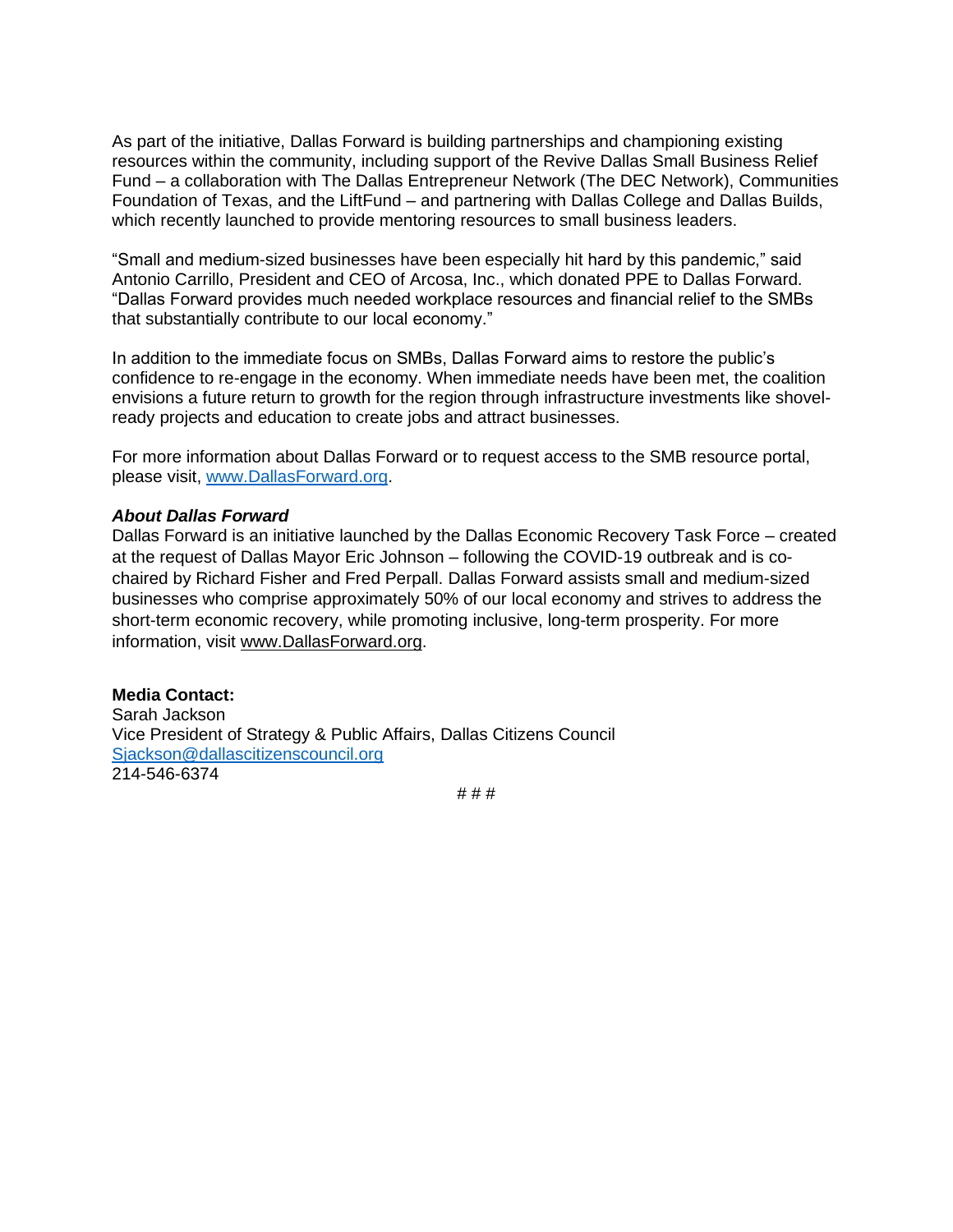

# **Grupo de Trabajo de Recuperación Económica de Dallas lanza el sitio web "Dallas Forward" para asistir a pequeñas y medianas empresas**

*Richard Fisher y Fred Perpall copresiden coalición Las compañías líderes de Dallas donan suministros, fondos y recursos*

**DALLAS (23 de junio de 2020)** - El Grupo de Trabajo de Recuperación Económica Dallas anunció hoy el plan para Dallas Forward, una iniciativa para avanzar en la recuperación a corto plazo e impulsar un crecimiento inclusivo a largo plazo en Dallas, y el lanzamiento de DallasForward.org, un centro de recursos para brindar alivio inmediato a las pequeñas y medianas empresas (pymes). La coalición está presidida por Richard Fisher, ex presidente y CEO del Banco de la Reserva Federal de Dallas y Fred Perpall, CEO de The Beck Group y presidente del Consejo de Ciudadanos de Dallas.

"Tanto nuestra comunidad empresarial como la ciudad de Dallas reconocen que restaurar nuestro vibrante y próspero ecosistema de pequeñas y medianas empresas es la clave para nuestra recuperación económica de COVID-19", dijo el alcalde Eric Johnson. "Me complace que el Grupo de Trabajo de Recuperación Económica de Dallas haya proporcionado los recursos y la orientación necesarios para ayudar a nuestros empleadores y trabajadores a resolver los desafíos sin precedentes que enfrentan durante esta pandemia. Esperamos que más socios comerciales se unan a nosotros en este esfuerzo de recuperación".

El grupo de trabajo se centra inmediatamente en apoyar a las pequeñas y medianas empresas de Dallas, que representan aproximadamente el 50% de la economía local y han sido afectadas significativamente por COVID-19. El portal, [www.DallasForward.org,](file:///C:/Users/Sarah/AppData/Local/Microsoft/Windows/INetCache/Content.Outlook/9TP5UWGJ/www.DallasForward.org) incluirá acceso a suministros de Elementos de Protección Personal (EPP), solicitudes de subvenciones y préstamos, manuales de reapertura y asistencia personalizada y recursos de mentoría proporcionados a través de donaciones de algunas de las empresas líderes en Dallas.

"Para que el sector de las pequeñas y medianas empresas se recupere y luego prospere después de la crisis del COVID-19, se necesitan con urgencia asesoría y apoyo financiero", dijo Fisher. "Más del 70% de los trabajos en riesgo en pymes de Dallas son realizados por personas de color. Debemos asegurar un futuro para nuestra ciudad donde la diversidad de la población se beneficie de nuestra fuerte economía".

Varias empresas líderes de Dallas han contribuido a Dallas Forward incluyendo AT&T, PepsiCo, Arcosa, Inc., The Beck Group, Corinth Properties, Mary Kay, Oncor, JLL, Jacobs, Vistra Energy, Ben E. Keith, Texas Health Resources, Toyota, Dallas Foundation y otras compañías que se unen a la iniciativa todos los días.

"La comunidad empresarial de Dallas ha personificado el capital con las empresas más grandes desempeñando un papel integral en invertir en el futuro de las pymes", afirmó Perpall. "A medida que superemos esta crisis de salud, queremos redoblar nuestros esfuerzos y